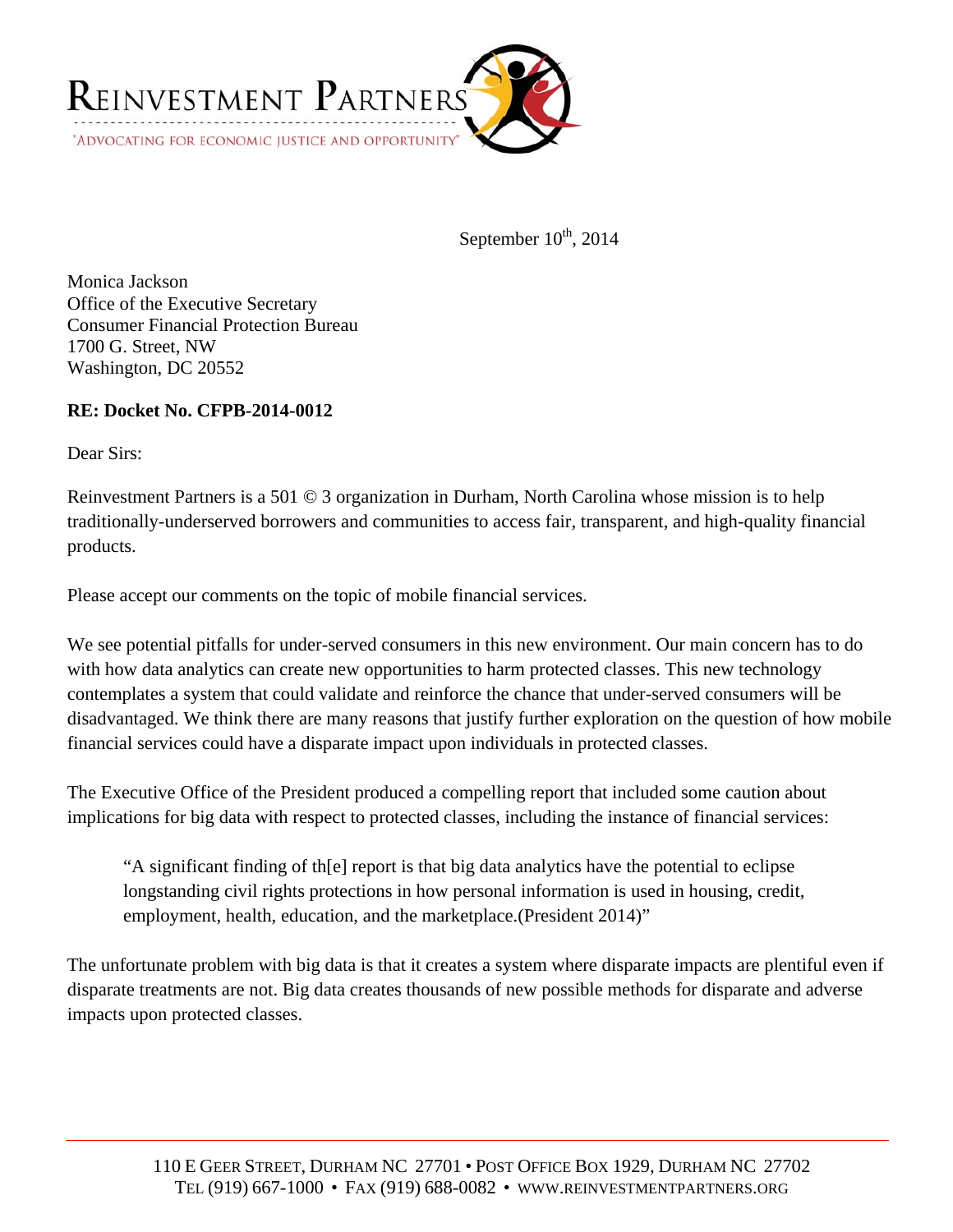Mobile financial services are operationalized through new analytical technologies. Often referred to as "big data" or "data mining," these methods create the sense that any disparate impact is excusable because of empirical evidence.

A second issue concerns general privacy problems. Worth noting in our opinion is that privacy concerns are often caused by the same big data techniques. In short, big data is the problem. Yet without a doubt, big data is here to stay. No regulatory action could conceivably reverse this change to our society. But this means that a regulatory response should address how big data is operationalized.

The proper unit for regulatory analysis is the creator of the analytics. An analytics firm might sell its insights to a number of lenders. The CFPB should attempt to make sure that impactful analysis is stopped before it is sold to lenders or other companies that use credit data to make determinations about their consumers.

# **Underwriting with geo-spatial data could harm consumers in under-served areas**

Many alternative underwriters make use of geo-spatial data as part of their analysis. The systems usually gather a person's geo-spatial history. Geo-spatial history is a more than merely where a person resides; it consists of a footprint of a person's movements.

We believe that with the exception of products related to transportation (but not to auto lenders), geo-spatial history should not be a part of alternative underwriting models. Our reasoning is based on previous concerns that show how many lenders provide less capital to poor and minority neighborhoods. What if an algorithm determines that individuals who travel through certain areas tend to be less reliable credit risks? If those areas were minority areas, then it is hard to imagine how such a variable would not end up having a disparate impact. One employment consultant has decided that distance between home and work is a valuable estimator of employee performance(Peck 2013). In communities where employment opportunities are further away from lower-income neighborhoods (not an infrequent situation), such an algorithm poses the possibility of creating disparate impacts.

Imagine that an analytic determines that loans to residents in a minority neighborhood tend to default on loans more often. An underwriting model that used this as an independent variable would be more likely to produce disparate impacts upon minority loan applicants.

Geo-spatial data can also be useful in determining with whom a person tends to associate. If a data aggregator can determine the proximity of two smart phones to each other over time, then it is simple to conclude the nature of social networks. It is even easier to do this through new social media.

We do recognize that there are cases where geo-spatial data is proper to use. Currently, a number of car insurance companies are using geo-spatial data to better understand the driving habits of their customers. This seems to us like a virtuous application of geo-spatial data. Unlike inferential data, driving behaviors are legitimate factors for safety. The recording of geo-spatial data is not inferential. Rather, it tells car insurance companies exactly how their customers will drive. To be clear, this is different than is the case in many other uses. For example, a person's geo-spatial data could infer something about a person's credit worthiness, but it is very possible that an algorithm could incorrectly interpret the meaning of such a record.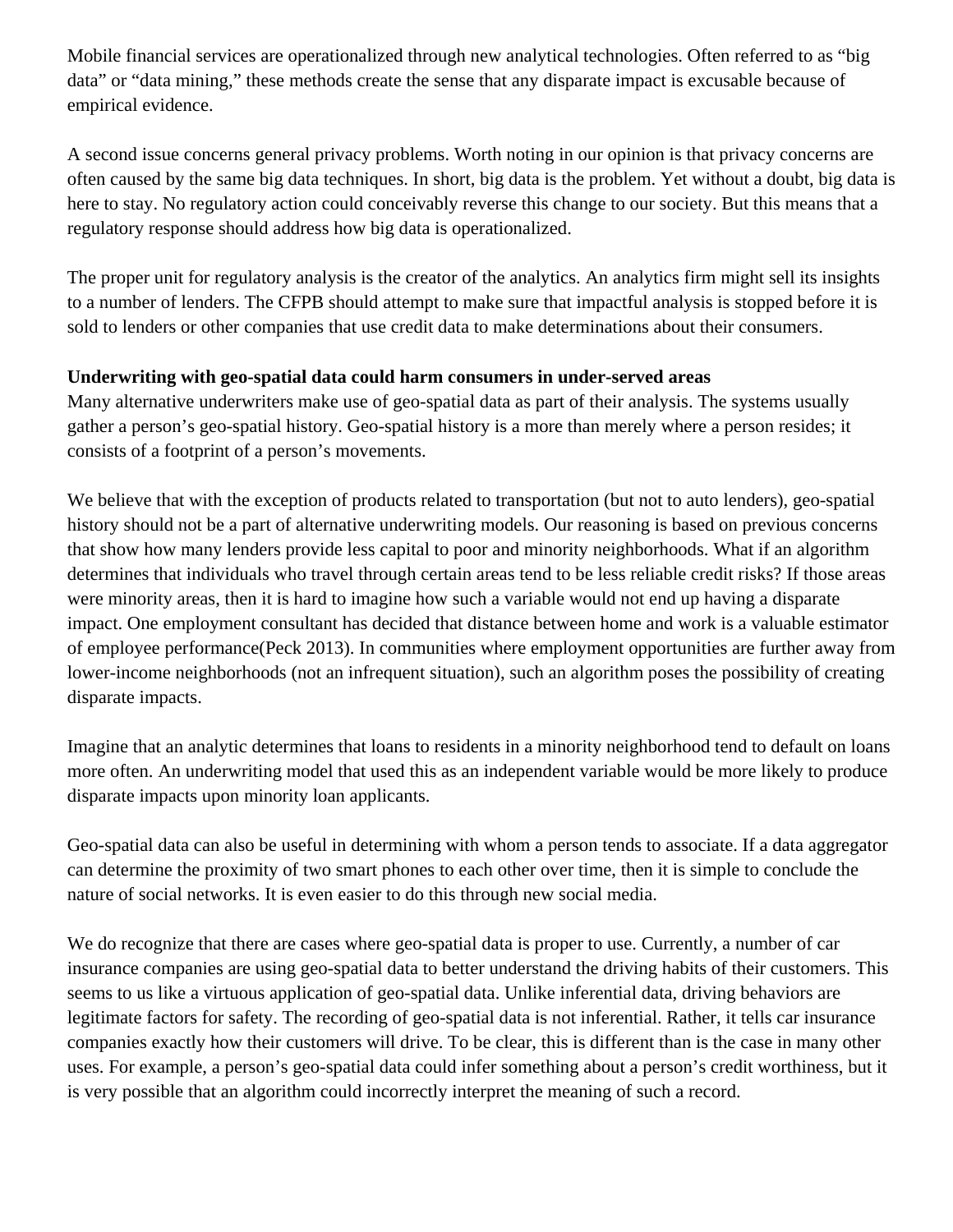# **Social media creates a number of opportunities for disparate impacts**

We are concerned that relationships will be vetted in the process of qualifying individuals for various financial services. One lender told us that his company uses Facebook data to infer a variety of things about his loan applicants. His company taps records of interactions to create a hierarchy of relationship strength. The most intense connections are used as proxies for the applicant's trustworthiness. If an applicant has long-standing social media relationships, then his company interprets it positively. Our concern is that people will suddenly be downgraded because they belong in a group with poor financial attributes. This would thwart social mobility.

We suspect that many underwriters are using social networks as inputs for their estimates. Sociogramics, for example, has developed models that incorporate LinkedIn and Facebook profiles to a credit algorithm. Sociogramics sells those conclusions to lenders and other companies that use this kind of data. Their access to a mobile phone further informs how they use social media. For example, if a person attests that they work in a location that is not a part of their regular geo-spatial pattern, it throws up a red flag.

Consumers must opt-in to provide Sociogramics with their data. But that leads to other challenges:

# **Terms and Conditions for Apps or In-Store Wi-Fi should not be allowed to garner the right to sell data to third-parties for underwriting.**

While it is often true that consumers have agreed to terms and conditions that authorize the sharing of their information, in reality this is only rarely an intentional decision. Very few people read the entirety of a disclosure before they download an app. Those apps are often authorized to sell the wide variety of data that can be gleaned from a phone.

It is the same with giving consent to use in-store Wi-Fi. Most consumers are shocked to know that "big box" retailers have the ability to track in-store movements. Most are not aware that spending time in a paint store can conceivably lead to an advertisement on their email folder. Most are not aware that the "offer" on their phone could be factored by a "Customer Lifetime Value" score. Unfortunately, all of these outcomes are made possible by a decision to accept free Wi-Fi or to download an app. We doubt that even a tiny fraction of consumers are aware of how their acceptance of terms and conditions can subsequently affect their financial affairs.

# **Media consumption should not be utilized in alternative underwriting for financial services:**

One CEO of a non-bank payday lender told Reinvestment Partners that while his company had not done so, some of his professional peers are using media preferences as an indicator for their underwriting. In such a system, an analyst would look for different customer profiles based upon reading history, favorite bands, or television shows. It is hard to imagine how media preferences would not create proxies for race, gender, religion, sexual orientation (federally-protected), marital status, and age. It would not be right if a car lender turned down an applicant because their underwriting vendor discounted the person for what they read.

Consumers are free to release any of this data on their own volition, but the arrival of big data should not mean that this information is used to gauge their qualification to buy a car or receive a mobile "offer."

Given how publications serve specialized audiences, media preferences are very nearly explicit in how they identify consumers. Would it be difficult to ascertain the sexual orientation of a subscriber to Q-Notes and The Advocate? Would it be hard to determine the age of a subscriber of Modern Maturity (senior over 55)? What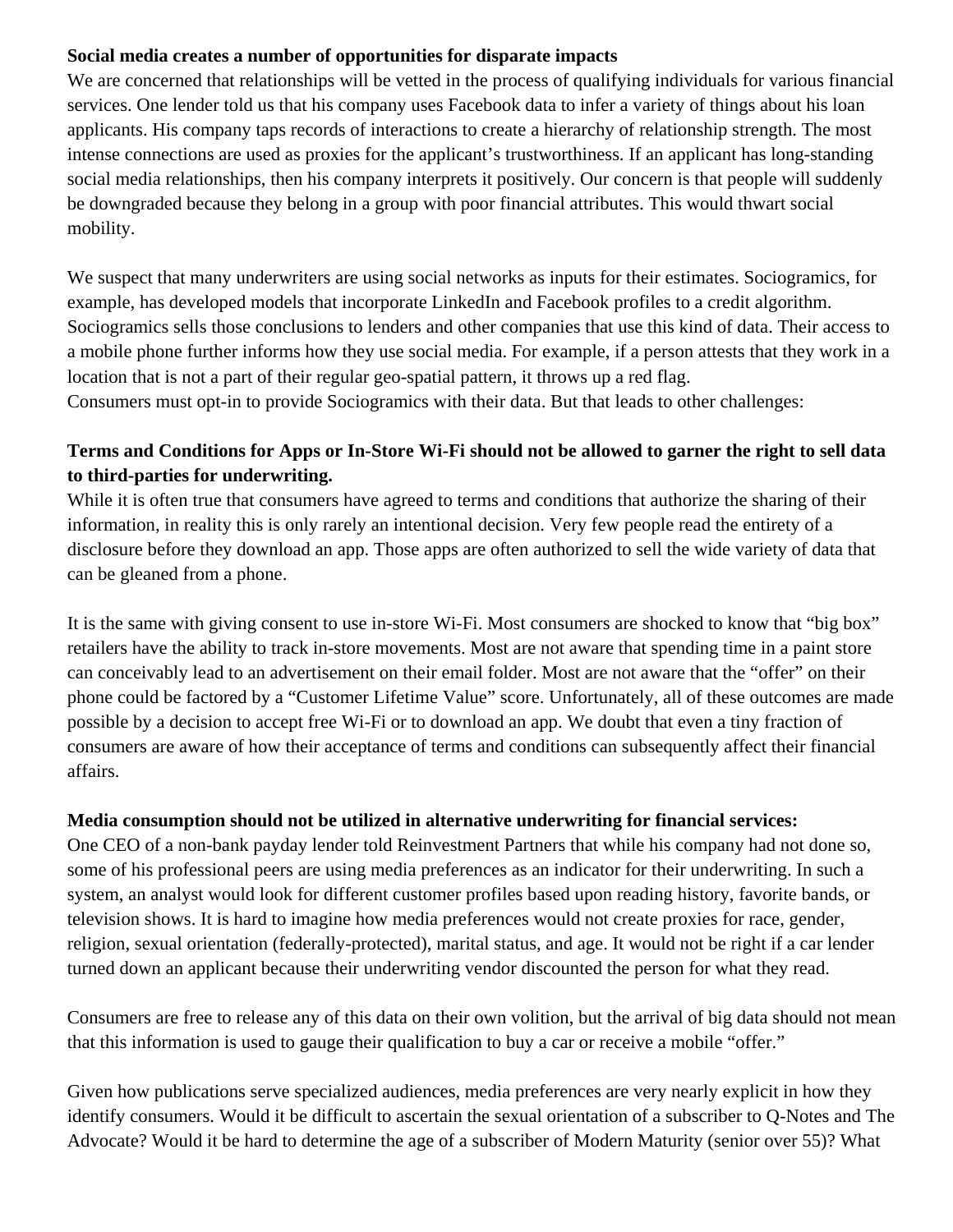can be inferred about a person who posts reviews on Good Reads/Amazon of books published by Zondervan Press and Saddleback Church (evangelical Christian)?

The issue is not limited to consumption, either. Being a "fan" on Facebook of a television show is almost as explicit. When "fandom" of one media product is combined with records showing "fandom" of other media, a marketer can quickly derive a highly predictive inference of all of the characteristics that make up membership in a protected class. For example, what if data determined that fans of Tyler Perry were less credit-worthy than those of the Dukes of Hazzard? It is likely that this kind of input would end up creating a disparate impact. There are protections in place for library check outs. A similar firewall would be helpful in stopping problems that are likely to develop from using media preferences. It is probably a foregone conclusion that marketers will record our media habits (as well as other choices) but regulators should address the possibility that this information will become an element of credit scoring.

The end result could be a future where people consider the opinion of alternative data analysts when they make personal choices about media choices. If credit scoring begins to incorporate search engine requests, then this could lead to a system that curbs a consumer's choices during scores of moments every day. This is an over-reach. In truth, we all need protection from this kind of result.

### **Establish a sunset period for social media data**

The online marketers association has published a voluntary set of best practices. One of those is that there should be a limit to how far back a company can "scrape" data from social media. This is similar to current rules that prohibit traditional credit bureaus from using defaults and delinquency data that is more than seven years old. We think that there should be such a limitation in place for analytics and that it should be far shorter than seven years.

Separately, he confirmed that his company has an internal practice of blocking its ability to view pictures. This is an important behavior and one that we think should become an element of a rule-making. He cautioned that there would be natural concerns if his underwriting could infer the racial makeup of applications.

#### **Disclosures for denial of credit**

For some time, lenders have been expected to explain why they turn down a borrower for a loan. In practice, this means that they refer to the credit report that they received from a bureau. At the moment, this same expectation is not in place for decisions made based upon alternative "big data" underwriting. This loophole should be closed.

### **Options for Enforcement**

Under existing law, a disparate impact claim can assert that a defendant should have used an alternative method without the same discriminatory results. This seems like a fairly easy remedy, given that there are thousands of data points that could conceivably be chosen from as alternatives. Given that alternatives are readily available, the claim that such a choice is a "business necessity" seems to hold little merit.

Big Data is readily available to defend itself on the grounds that it studies the behaviors of individuals and not of classes. Moreover, outputs from big data are not made by individuals but instead by machines. Presumably, machines have none of the ability to demonstrate prima facie discrimination. But that argument is false. Machines are the products of the individuals that create them.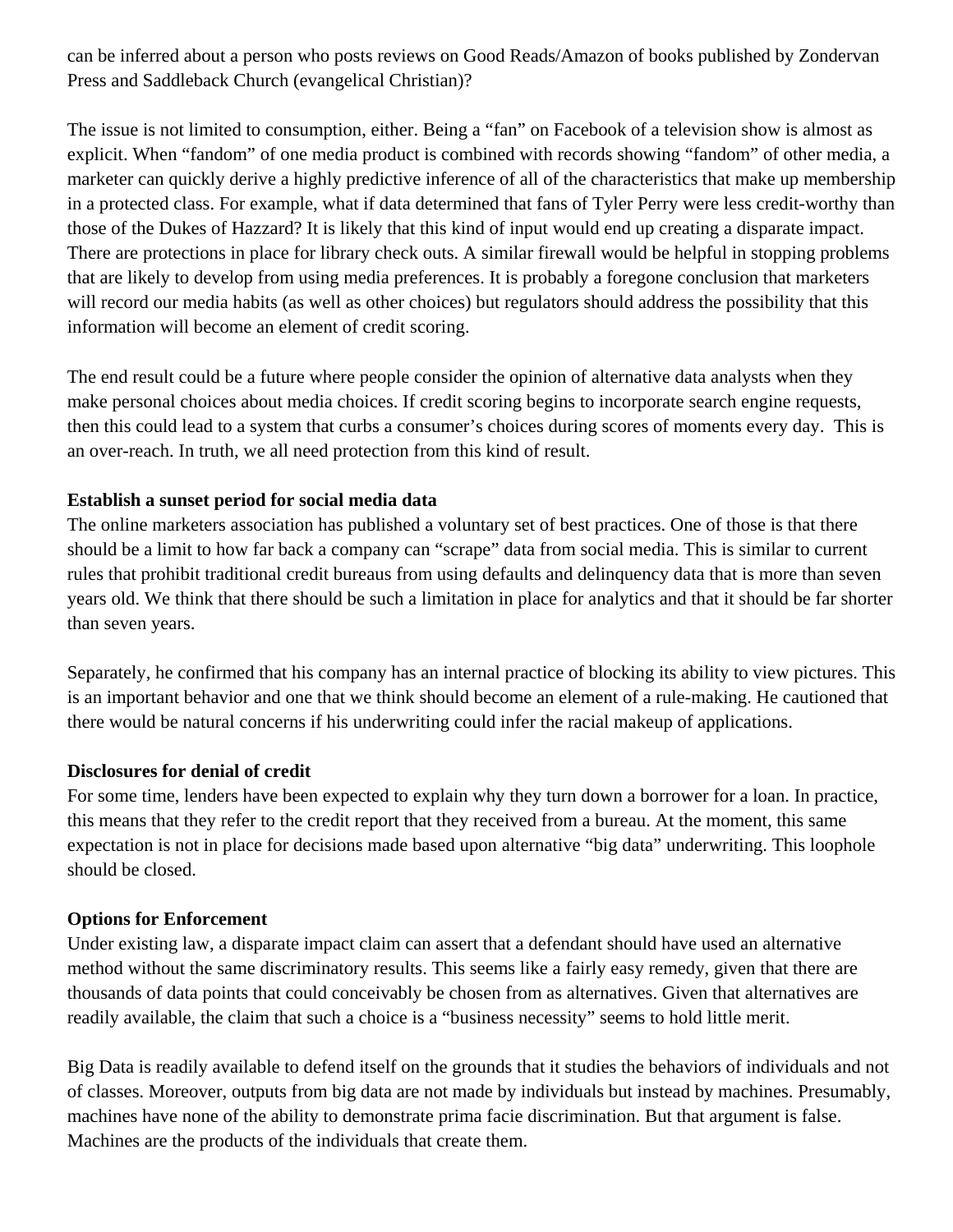The hard part is that exclusions can lower the predictive power of algorithms. Even the slightest deterioration in the quality of a model could potentially serve as the grounds for insisting that the cost of conforming to a standard is too high. Other exclusions will do little to change the ability to identify protected class characteristics. Others have argued that removing one data point from an algorithm that taps many interrelated data points may do nothing to change the ability of a model to identify race, gender, religious preference or other variables.

One benefit, though, is that "rogue individual" excuse will no longer be viable. In our experience, banks and their prudential regulators begin any response to a fair lending complaint by asserting that it is a product of a "rogue individual." The rogue individual is fair lending's answer to the "rogue trader." There is no "rogue data algorithm."

One potential alternative enforcement approach would be to examine the outcomes that result from analytics. If purchasers of an alternative data set repeatedly use that data as a basis for adverse treatment, then this could be a basis for a disparate impact suit.

# **Conclusion:**

*There are many virtuous opportunities that could be the product of the advent of mobile financial services.* It addresses a long-standing known concern with traditional credit scoring, where many consumers were shifted to the periphery because of a lack of information or because the relevant information only told one part of a fuller picture of their financial lives. With "big data" and mobile financial services, the problem is one of plenty. There are unlimited sources of data, and even though some individuals are still "under-datified(Lerman 2013)," their ranks are fewer.

In many cases, data drawn from smart phones will be the difference that brings people into the mainstream. In 2011, the FDIC reported that sixty-nine percent of the unbanked had a mobile phone. In those cases where there was a mobile phone in use, half had smart phones. Among the underbanked, the rates are even higher: 88 percent have a mobile phone and almost two-in-three of those underbanked consumers have a smart phone(FDIC 2013). By 2013, 90 percent of the unbanked and underbanked had a mobile phone, of which 71 percent had a smart phone(FDIC 2014).

One of the key things that we want to underscore is how the assumptions drawn from big data can create falsehoods. A traditional critique of credit scoring is that it sorts applicants by a standard that is has derived to serve as a predictor of credit worthiness. For some individuals, the reason their credit score is poor is only because of how the model gathers its independent variables. It turns out that this problem is not infrequent. Millions of Americans find it difficult to access prime credit solely because they have not yet developed a full set of inputs for a FICO algorithm.

But big data's image of precision can be misleading. There are a number of ways that analytics can fail. For one, even the most scientific effort can be undermined with bad inputs that are themselves given to discriminatory conclusions. For example, research by professors from the Wharton Business School and Case Western Reserve University found that lenders participating on peer-to-peer lending service Prosper were systematically discriminating in offering and pricing loan applications made by borrowers whose pictures revealed that they were either African-Americans or female (Pope 2012). While these transactions were not made on a mobile platform, they do show how there is a "discrimination in-discrimination out" possibility in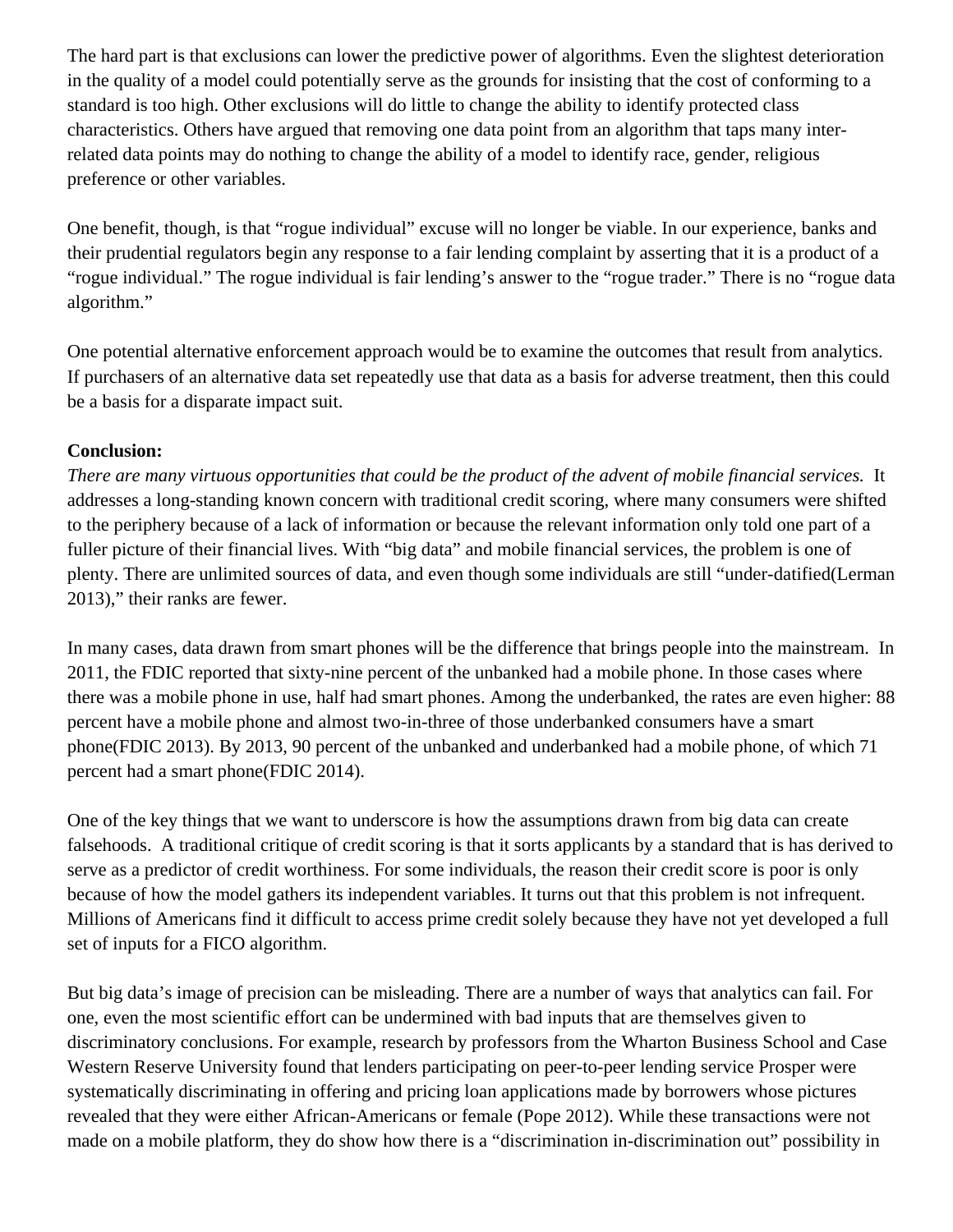any alternative underwriting model. In many instances, the selection of characteristics for potential inclusion in an algorithm are the product of human bias(Barocas 2014).

## *There may be significant and unforeseen consequences as well*

Imagine what happens when factors drawn from as far and as wide as should be contemplated with mobile become in play as factors for credit-worthiness. The scenario becomes possible where people allow credit scoring to influence many of their personal decisions. Going back to an earlier example, consider what happens if credit scoring models determine that a subscription to the Advocate suggests the chance that a person is more likely to default? In that world, a person would have to weigh the cost in determining what and how they read.

Lenders should be able to employ underwriting. Access to credit is not an entitlement. We agree that it is more than reasonable to restrict someone's access to credit if they have defaulted on loans in the past or if they have presented too many bad checks. Those actions demonstrate the kinds of behaviors that underwriters deserve to use in their decision-making. But it is entirely different to use many of the "odd but true" kinds of variables that can be gleaned.

There are many companies with good intentions who use alternative financial data to increase access. I spoke with a subprime auto lender recently on the value of alternative data. In his opinion, a traditional FICO score lost most of its predictive power at the bottom end of the credit scoring spectrum. They had developed their own internal set of metrics. The company was making loans to many borrowers that would otherwise been considered risky. Using the alternative data was a net benefit for some of who might have been turned down in a FICO-only system.

But even a well-intentioned company may include inputs of concern. If those inputs increase the predictive power of their logistic regression model, it will present an attractive proposition to include such factors. But our concern is that nothing will be off-limits. Without a doubt, some factors will have disparate impacts on protected classes.

"Disparate treatment is viable because data mining systems treat everyone differently; that is their purpose. Disparate impact should be viable because, as the Article shows, data mining can have various discriminatory effects. But as the Part concludes, data mining combines some well-known problems with discrimination doctrine with new challenges particular to data mining systems, such that liability for discriminatory data mining will be hard to find.(Barocas  $2014$ "

It is unlikely that any rule is going to return privacy to where it was before the advent of the smart phone. The world has changed, so the question is how to adapt rules to this new era.

This comment has focused on big data and its potential to create disparate impacts. We want to underscore that while it is commonly in use outside of mobile financial services already, the increasing adoption of smart phones will make its impact far more widespread. Mobile financial services will create the data that becomes the input for these potentially discriminatory algorithms. As such, regulators should be focusing on this data source.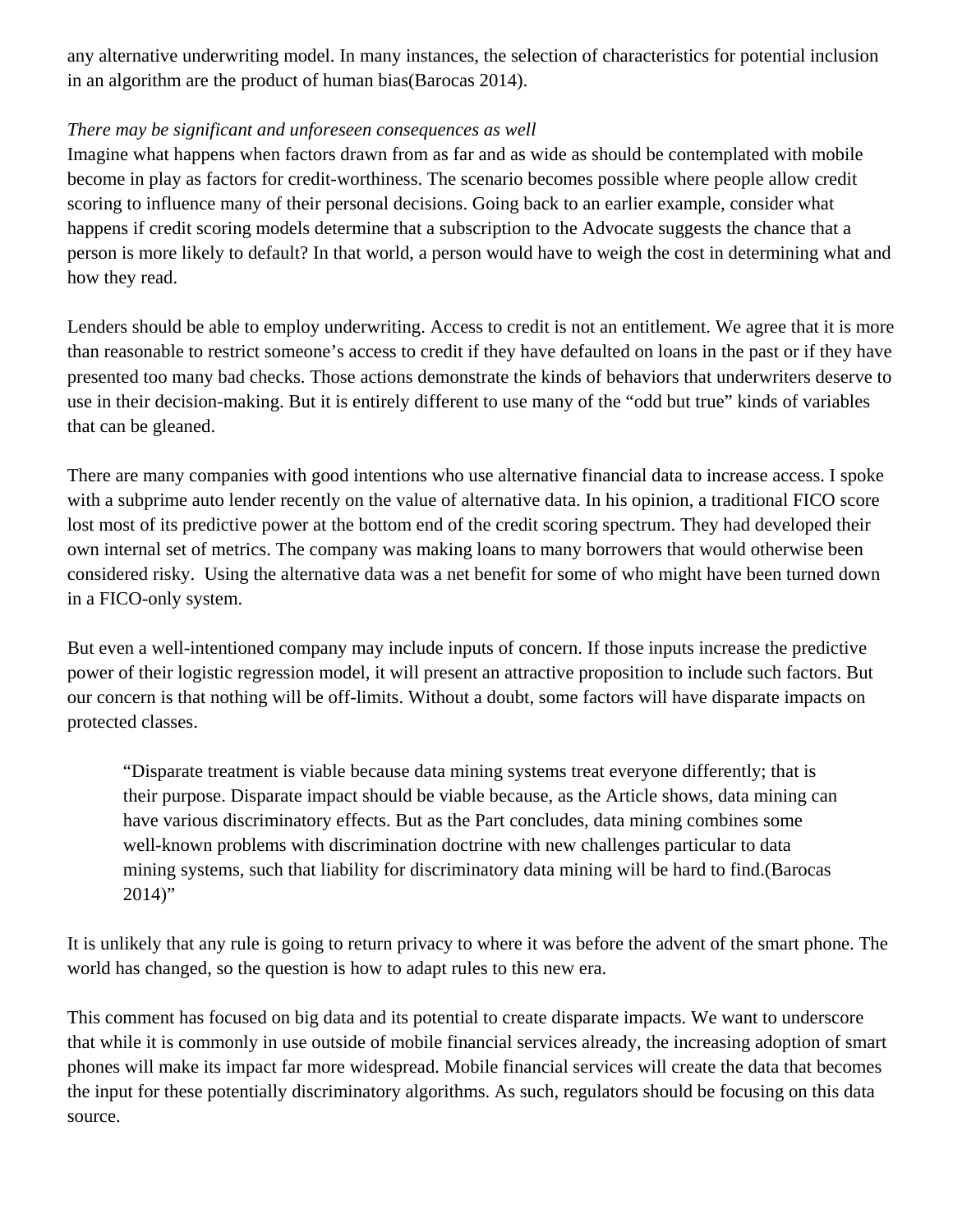We support a strong rule from the CFPB which will protect consumers from discriminatory algorithms in mobile financial services.

Thanks for your concern.

Sincerely,

Adam Rust Director of Research Reinvestment Partners